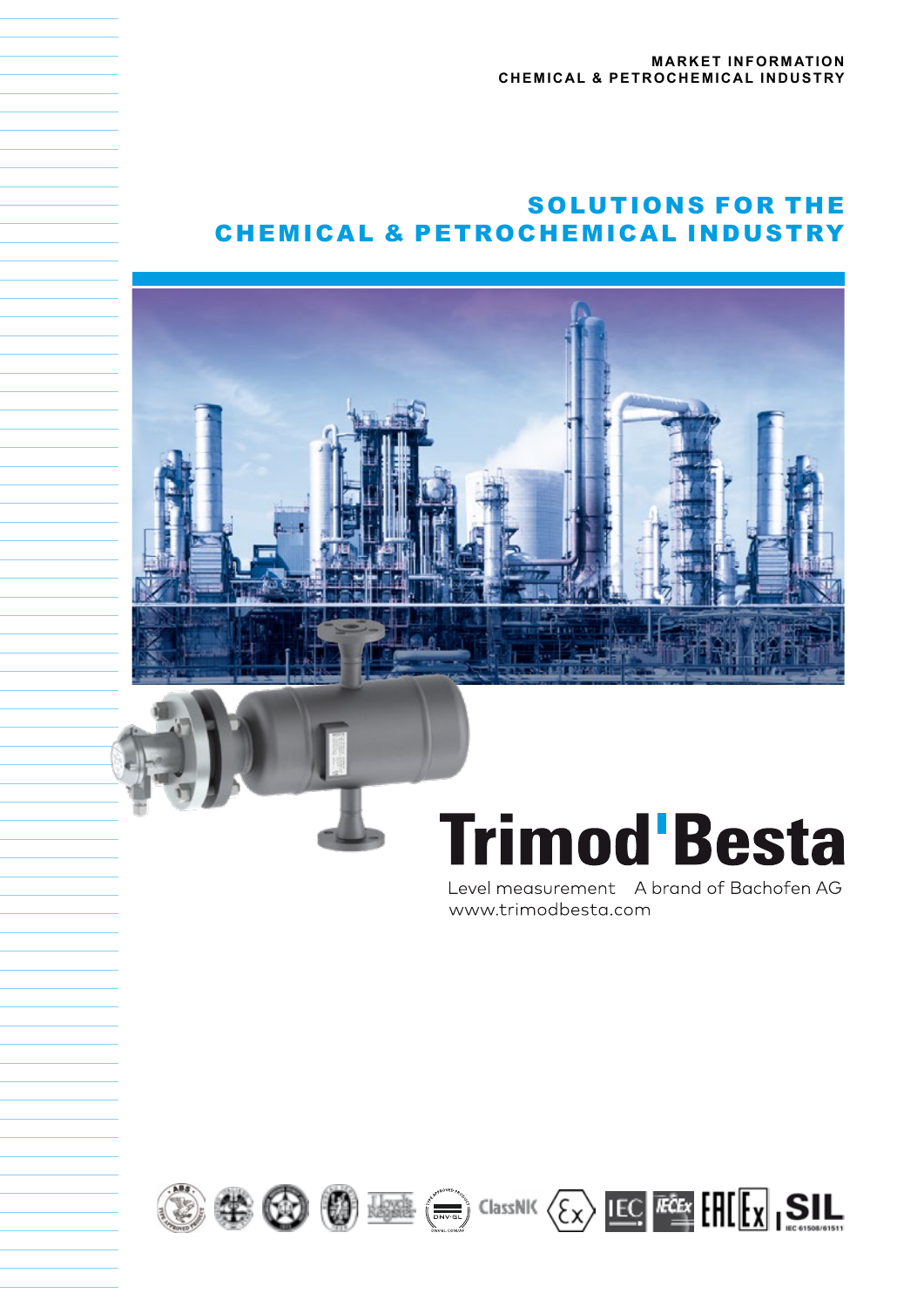## **Chemical & Petrochemical market**



Trimod´Besta modular designs solve many special application problems in the chemical and petrochemical industry that requires high pressure, high/low temperature and corrosion resistant components. We offer a complete program of stainless steel and plastic switches for the measurement and control of highly aggressive or high purity media.

Trimod´Besta level switches carry ATEX, IECEx, Inmetro and TR CU (GostR Ex / RTN) approvals. The level switches and the float chambers are available acc. to PED 97/23/EC.

# **Typical applications**

- Cracking process
- Crude oil storage
- Separation layer measurement
- Gas condensation tanks
- Refinery tank farms
- Steam generation
- Storage tanks
- Chemical tanks



# **Level switch for high temperature application**

# **Type ZHK8 132R 07**

| Type of protection           | Ex ed IIC T6T5 Ga/Gb   EPS 12 ATEX 1430 X        |
|------------------------------|--------------------------------------------------|
| Nominal pressure             | ANSI cl. 300                                     |
| Operating temperature        | 0 to $380^{\circ}$ C                             |
| Ambient temperature          | acc. to EN 50014                                 |
| Density of the liquid        | min. $0.5$ kg/dm <sup>3</sup>                    |
| Operating differential       | 12 mm, fixed                                     |
| Wetside material             | Stainless steel (CrNiMo/316 equiv.)              |
| Flange material              |                                                  |
| Seal part                    | Stainless steel (CrNiMo/316 equiv.)              |
| Slip-on flange               | Carbon steel (P265GH), zinc galvanised, passiva- |
|                              | ted (not in contact with medium)                 |
| Housing material             | Seawater resistant die cast aluminium            |
| Flange                       | DN 3", PN cl. 300, ANSI B16.5                    |
| Flange facing                | Raised face                                      |
| Switch element               | Hermetically sealed microswitch SPDT             |
| Switch rating                | 250 VAC, 5A 250 VDC, 0.25A                       |
| <b>Fnclosure</b>             | IP67                                             |
| Cable gland                  | Internal thread M20x1.5                          |
| Safety Integrity Level (SIL) | SIL 1 (Type ZHKK8 132R 07: SIL 2)                |
|                              |                                                  |

Bachofen AG | Ackerstrasse 42 | CH-8610 Uster | Schweiz Telefon +41 44 944 11 11 | info@trimodbesta.com | www.trimodbesta.com



#### **Options**

- Nominal pressure up to ANSI cl. 2500 and EN/ DIN 320
- All stainless steel version
- Material wet side in Hastelloy C
- Material wet side acc. to NACE (max. 22 HRC)
- **Switch element: proximity switch**
- Flange facing: male, tongue, groove and ring joint



# **Trimod Besta**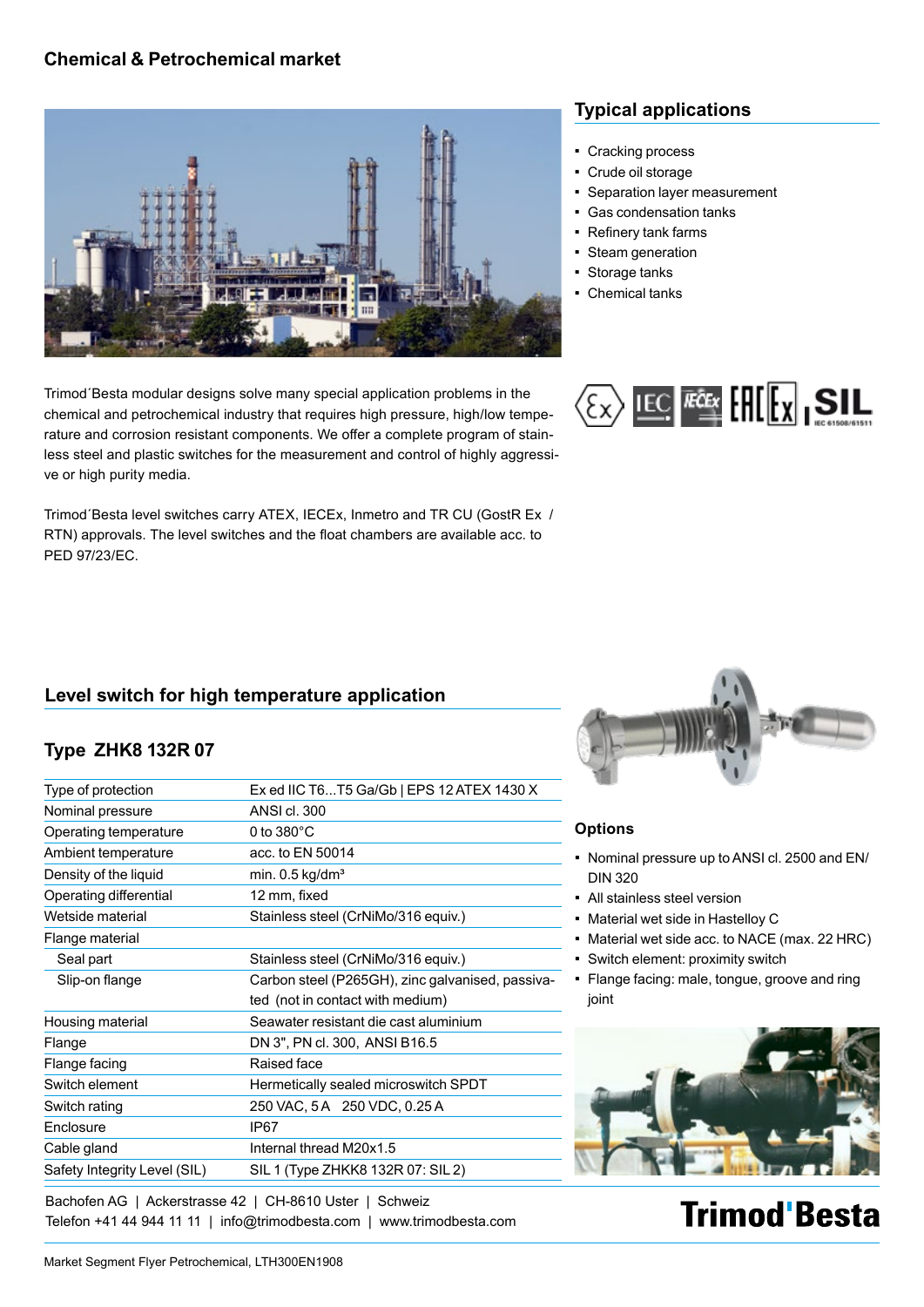### **Level switch for use in hazardous areas**

## **Type XA8 132R 04**

| Type of protection           | Ex de IIC T6   EPS 09 ATEX 1238 X              |
|------------------------------|------------------------------------------------|
| Nominal pressure             | ANSI cl. 300                                   |
| Operating temperature        | $-29$ to $330^{\circ}$ C                       |
| Ambient temperature          | $-29$ to $80^{\circ}$ C                        |
| Density of liquid            | min. $0.7$ kg/dm <sup>3</sup>                  |
| Operating differential       | 12 mm, fixed                                   |
| Wetside material             | Stainless steel (CrNiMo/316 equiv.)            |
| Flange material              |                                                |
| Seal part                    | Stainless steel (CrNiMo/316 equiv.)            |
| Slip-on flange               | Carbon steel (P265GH), zinc galvanised, passi- |
|                              | vated                                          |
| Housing material             | Seawater resistant chilled cast aluminium      |
|                              | and stainless steel (tube)                     |
| Flange                       | DN 3", PN cl. 300, ANSI B16.5                  |
| Flange facing                | Raised face                                    |
| Switch element               | Microswitch SPDT with silver contacts          |
| Switch rating                | 250 VAC, 5 A 250 VDC, 0.25 A                   |
| Enclosure                    | IP67                                           |
| Cable gland                  | Internal thread M20x1.5                        |
| Safety Integrity Level (SIL) | SIL 1 (Type XAA8 132R 04: SIL 2)               |
|                              |                                                |



#### **Options**

- Nominal pressure up to ANSI cl. 2500 and EN/ DIN 320
- All stainless steel version
- Material wet side in Hastelloy C
- Material wet side acc. to NACE (max. 22 HRC)
- Enclosure IP68
- Microswitch with gold plated contacts
- Switch element: proximity switch
- Flange facing: male, tongue, groove and ring joint

# **Level switch for low temperature applications**

# **Type Z5TDK8 32CF 04**

| Type of protection           | Ex ed IIC T6T5 Ga/Gb   EPS 12 ATEX 1430 X |
|------------------------------|-------------------------------------------|
| Nominal pressure             | EN/DIN PN 40                              |
| Operating temperature        | -196 to 270 $^{\circ}$ C                  |
| Ambient temperature          | acc. to EN 50014                          |
| Density of the liquid        | min. $0.7$ kg/dm <sup>3</sup>             |
| Operating differential       | 12 mm, fixed                              |
| Wetside material             | Stainless steel (CrNiMo/316 equiv.)       |
| Flange material              |                                           |
| Fixed flange                 | Stainless steel (CrNiMo/316 equiv.)       |
| Housing material             | Stainless steel (CrNiMo/316 equiv.)       |
| Flange                       | DN 80, PN 40 acc. to EN 1092-1 (DIN 2501) |
| Flange facing                | Raised face type B1 (type C, DIN 2526)    |
| Switch element               | Hermetically sealed microswitch SPDT      |
| Switch rating                | 250 VAC, 5 A 250 VDC, 0.25 A              |
| Enclosure                    | IP67                                      |
| Cable gland                  | Internal thread M20x1.5                   |
| Safety Integrity Level (SIL) | SIL 1 (Type XAA8 132R 04: SIL 2)          |
|                              |                                           |

Bachofen AG | Ackerstrasse 42 | CH-8610 Uster | Schweiz Telefon +41 44 944 11 11 | info@trimodbesta.com | www.trimodbesta.com



#### **Options**

- Nominal pressure up to ANSI cl. 2500 and EN/ DIN 320
- Material wet side in Hastelloy C
- Material wet side acc. to NACE (max. 22 HRC)
- Switch element: proximity switch
- Flange facing: male, tongue, groove and ring joint



# **Trimod'Besta**